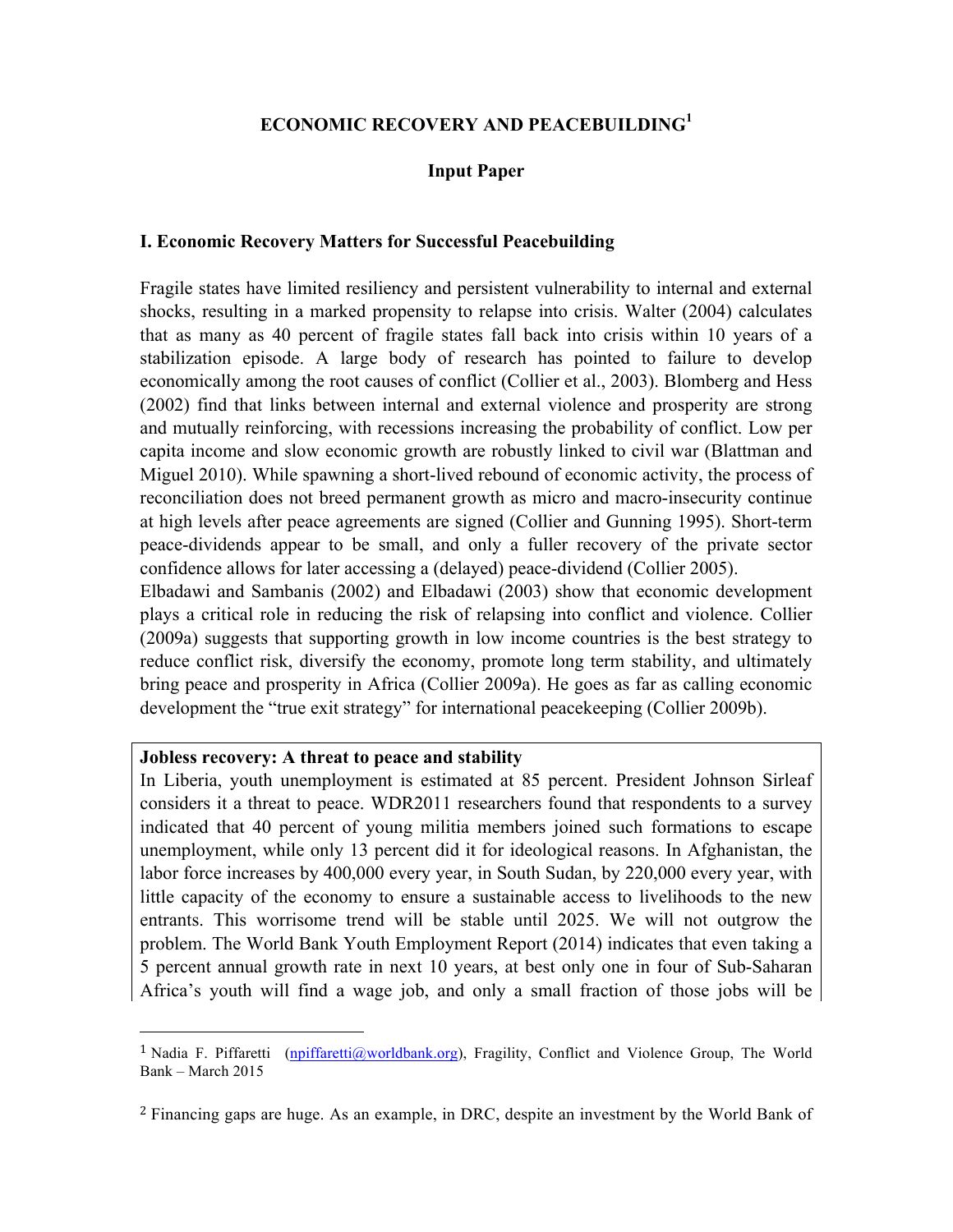"formal" jobs in modern enterprises. Most young people will work where their parents do—in family farms and household enterprises. The lack of prospects ('poverty of opportunity') may increase social tensions, foster migration and decrease resilience to shocks.

# **II. Current Practice**

# *A Sequenced Approach*

Current approaches to early economic recovery are anchored on a "sequenced approach" ("three tracks approach") based on the assumptions that i. in the immediate aftermath of crisis, lack of economic opportunities increases the risk of a return of conflict and violence; ii. sustained and shared growth are necessary underpinnings to long-term peaceful and prosperous societies; iii. in the medium term, political and social stability are necessary underpinnings to sustained growth. Accordingly activities supporting early economic recovery cluster around "three tracks" as immediate 'stop gaps', early recovery and longer term economic recovery.

# *Immediate 'stop gapping'*

In the immediate aftermath of crisis and conflict, emergency employment program are targeted to high-risk and high-needs groups, such as displaced persons, combatants, and youth (De Vries and Specker 2009). The location of projects is oftentimes chosen strategically. While these activities fulfill the role of "stopgap" measures, they bear the risk of involuntarily crowding out local initiative, and increase the wage-rate. Short-term interventions have also been questioned for their sustainability.

# *Wide array of short-term activities aiming at income recovery, without a coherent growth strategy*

Short-term measures to encourage early economic recovery span a very broad array of activities (some locally driven, some driven by donors and international agencies), covering multiple sectors, and broadly aiming at recovery of income generation capacity. The presence throughout the economy of multiple layers of (binding) constraints provides the rationale for the relevance of a variety of programs aimed at relieving some of the constraints. However, there are no mechanisms, to ensure overall coherence of sectoral programs, and overall growth strategy for the domestic economy is lacking.

Early development plans are rarely accompanied by a fully-fledged realistic growth strategy, as long-term development is not considered possible until after the political settlement has consolidated and an enabling environment has been created. Too often, governments are encouraged to elaborate – under the guidance of the international community - recovery plans that are overly ambitious in their timeline, not realistic, rely excessively on external funding, under-emphasize domestic-led recovery, and finally lack internal coherence.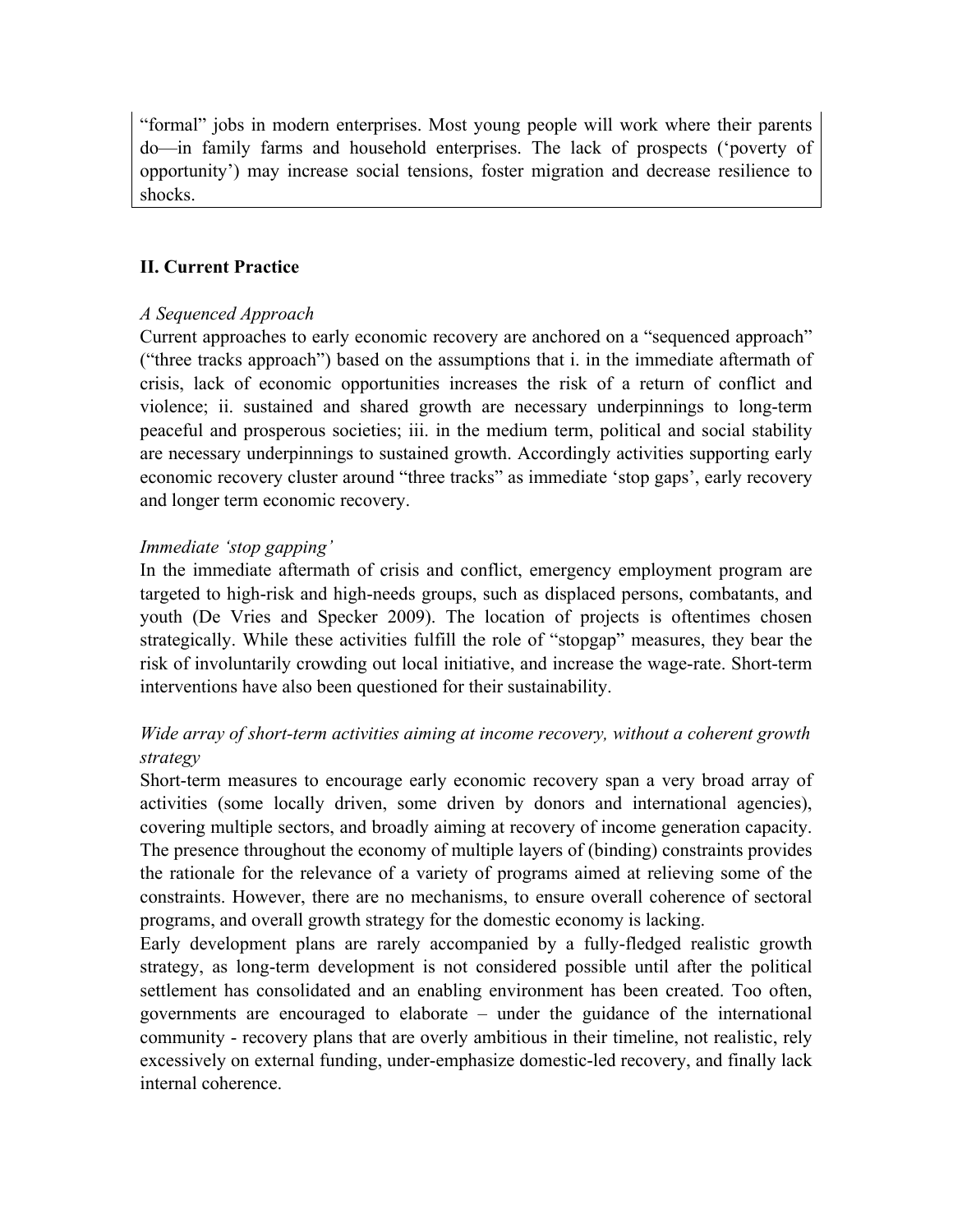### *The search for economy-wide reforms as "enablers" to growth*

Inevitably this leads to an early focus on attempting to initiate economy-wide reforms, such as restoring macro-economic stability, improving state capacity, governance and overall business-climate conditions. Against the backdrop of heavy deficits in both "soft" and "hard" infrastructure in fragile states, early economic revitalization is heavily driven by the action of central governments and international donors, with rare systematic participation of the local private sector. Lack of implementation and financial capacities greatly hamper ability to readily implement economy-wide reforms and investment programs, resulting in lengthy reform processes that may incentivize predatory attitudes. The effectiveness of liberalization programs is hampered by bottlenecks that limit capacity increase. Difficulties are compounded by the dual nature of post-conflict economies, as liberalization can accelerate the demise of sectors that may have lost comparative advantage (due to obsolescence intervened during the conflict years, or due to their strong links to the war-economy), further reducing formal employment in the already fragile context.

Economy-wide policies for improving the overall business climate rarely relieve bottlenecks in the domestic economy, as constraints substantially differ among sectors and subsectors, and business climate reforms typically ignore bottle-necks due to the broken internal linkages among firms of different sectors, while power generation remains lacking in the early years after conflict. Major constraints (instability and political risk, access to electricity and transport, access to finance) are not addressed in the early phase of the recovery. A major funding gap remains in key infrastructure (IEG  $2013)^2$ .

As a result, reforms aiming at creating an enabling environment are hitting against the reality on the ground of lengthy and frustrating processes. At the same time, the lack of transformational investments leaves the private sector unable to initiate vigorous supply responses.

# *An elusive path to sustained and shared growth*

!!!!!!!!!!!!!!!!!!!!!!!!!!!!!!!!!!!!!!!!!!!!!!!!!!!!!!!

While the "three tracks approach" is a useful organizing framework encompassing different activities (oftentimes carried out by different agencies), it provides little insight on the right sequencing during the critical transition phase, from a vicious cycle, to a virtuous cycle.

In many cases, it proves to be difficult to sustain the economic recovery beyond the initial period of usually brisk economic rebound. While most post-conflict societies experience a post-conflict rebound of economic activities, often supported by early important inflows of aid and goods, countries do not necessarily enter a dynamic of sustained growth. As countries' paths out of conflict and violence differ, there is still limited understanding of which fundamentals such as indigenous state capacity, societal processes and role of the

<sup>2</sup> Financing gaps are huge. As an example, in DRC, despite an investment by the World Bank of USD1 billion dollars in power generation over the 2000-2012 period, domestic access to power is below 10 percent.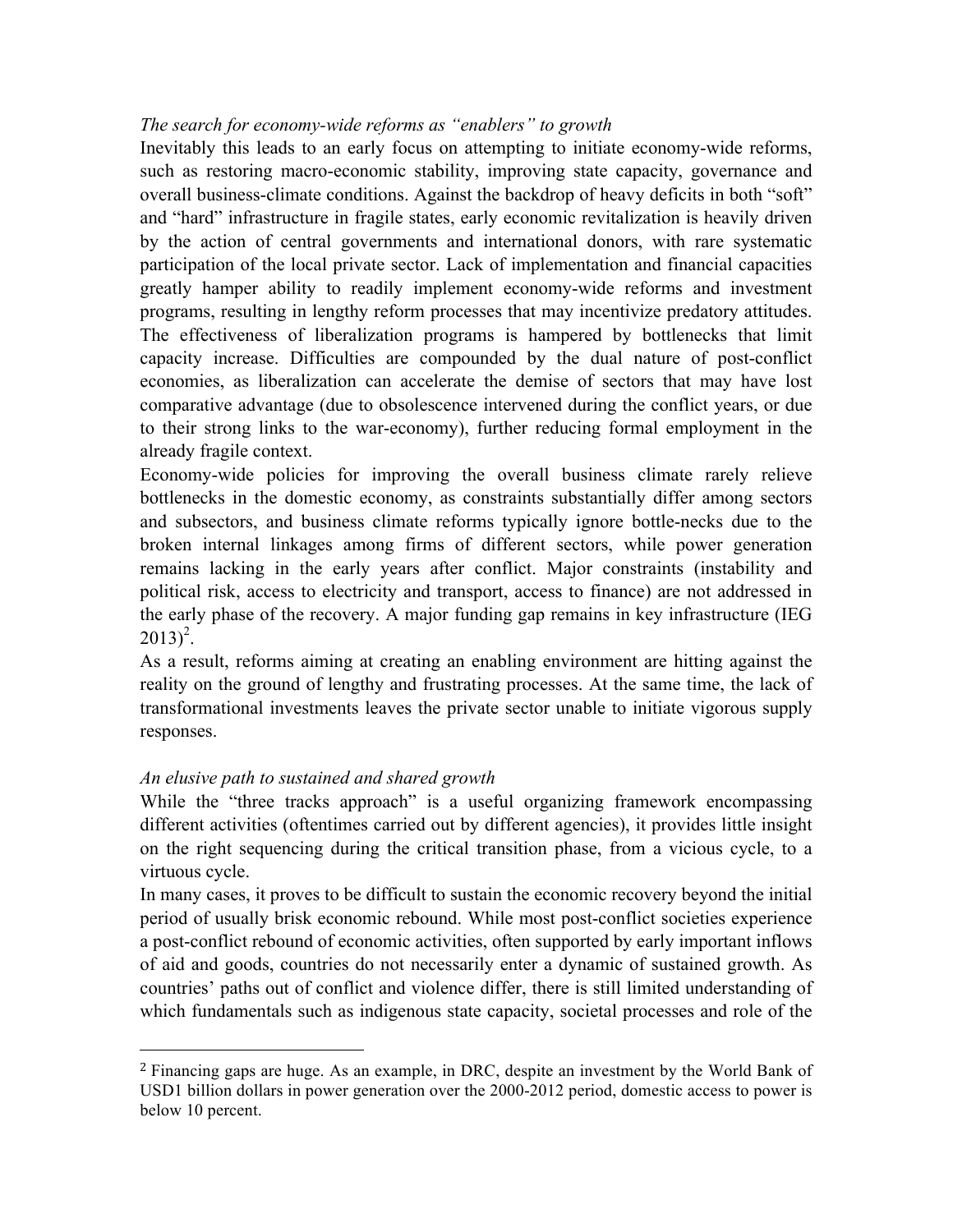private sector better expressed dynamics of past successes and failures in transitions, and how external engagement influences variation of outcomes.

# **III. Areas for Policy Development**

!!!!!!!!!!!!!!!!!!!!!!!!!!!!!!!!!!!!!!!!!!!!!!!!!!!!!!!

### *Stronger emphasis on path dependency, and home grown dynamics*

In many cases, either by necessity or design, recovery efforts rely more on external partners than on home-grown dynamics. A stronger focus on domestic recovery may shed a different light on the sequencing of the recovery.

Donor-led efforts bring a set of priorities that may disrupt home grown dynamics, determining focus on macro-economic stability, the speed of its attainment, and emphasizing use of donor systems versus country systems. While external intervention has focused on enhancing state capacity, there is a growing body of research that has called attention on the structural weaknesses and strong path dependence in state capacity (Acemoglu and Robinson 2011).

There is an ever-stronger realization that trajectories out of conflict and violence will differ, and that transition from early recovery to sustained development is highly *contextspecific and path dependent.*

# *Framing interventions with earlier growth strategies aimed at domestic markets*

In the absence of domestic dynamism, medium term recovery efforts by governments are often strongly focused on rent-based sectors (mining, and export-crops), and aimed at increasing the availability of fiscal resources and hard-currency, with less emphasis on increasing productivity in the agricultural sector, and in building linkages between primary production and light manufacturing. A fuller understanding of the potential for recovery in key domestic subsectors can inform a policy reforms aimed at shared growth. An important share of fragile states economies present comparative advantage in primary products, and the larger share of natural resources in exports determines a negative effect of structural change on overall productivity growth, unless resources from the mineral sector are put into productive uses, supporting a process of shift of labor and capital from low-productivity to high productivity activities.

Overall, there is scope for expanding the emphasis on investment in infrastructure supporting broader manufacturing and rural development. As a result, growth is rarely happening in labor-intensive sectors, increasing the risk of non-inclusive growth. Job creation is concentrated around the public sector, and not enough to absorb new entrants<sup>3</sup>. This points to the need of elaborating early on growth strategies based on revitalization of domestic demand and domestic markets.

On the other hand, the limited consistency between short-term interventions, and longerterm development, could be improved through an earlier focus on increasing access (to markets and to assets). Developing linkages between rural and urban markets could be an

 $3$  As an example, in Iraq, between 2007 and 2012, job creation has progressed at 2.2 percent per annum, while population has been increasing at 3 percent a year. Job creation has been particularly limited in some regions.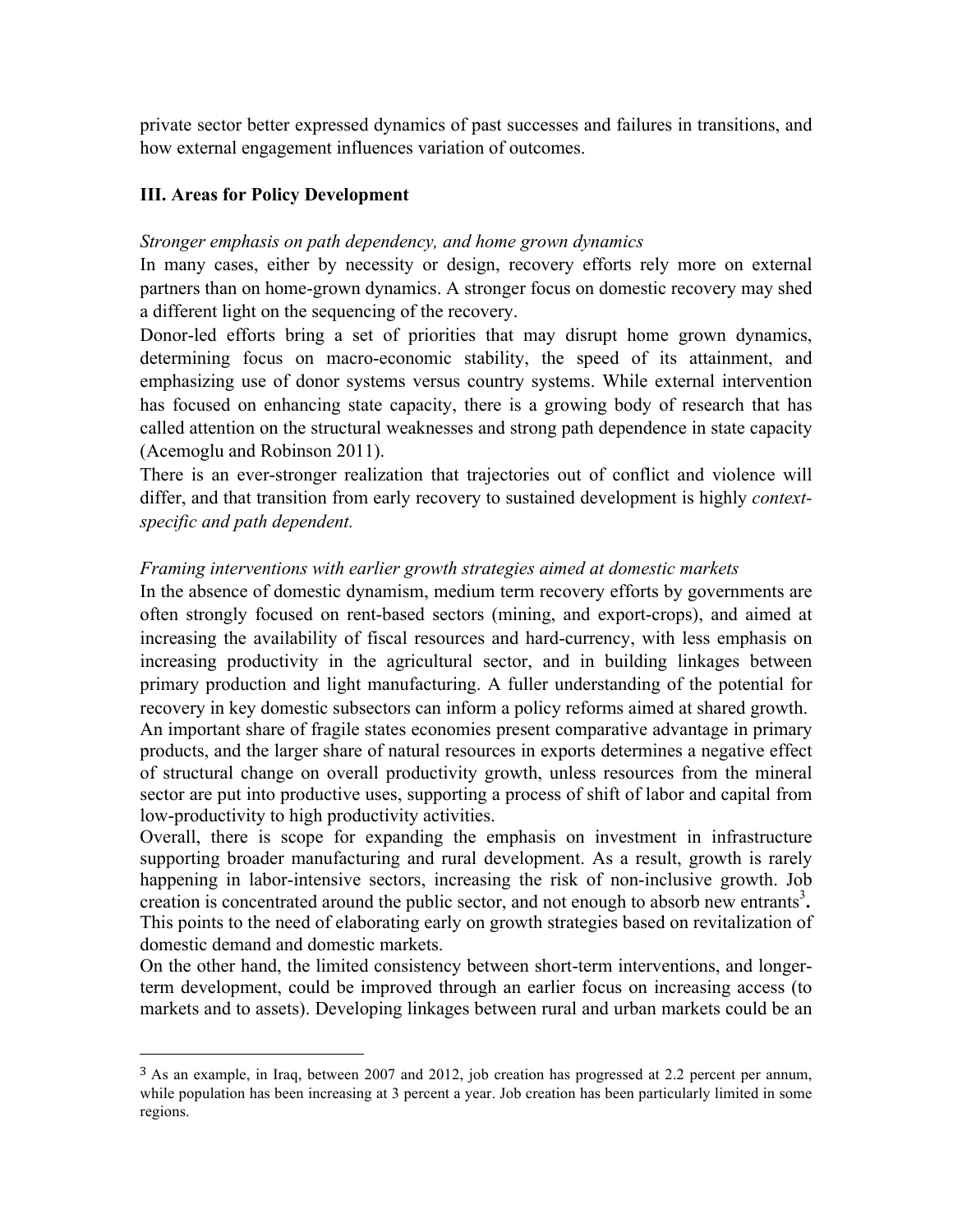earlier area of focus.

# **IV. Research Gaps**

# *Employment creation and stability*

Employment creation in fragile states is assumed to engender poverty reduction and improved stability. However, the empirical literature on employment creation in fragile states and post-conflict situations remains limited, and the research gaps are significant. Although it is well established that job creation reduces poverty in general, (see e.g. Islam 2004), it is not clear that the lessons from "stable" developing countries are transferable to the fragile context. Similarly, although unemployment and underemployment are higher in unstable and fragile environments (e.g. Collier 2006), it is not clear that employment creation promotes stability (ODI 2013). World Bank (2005) analysis suggests that not all jobs have the same impact on stability (see also World Bank 2013). Recent literature has devoted attention to emergency employment of high-risk and high-needs groups in the short term, income-generating activities for communities, and the creation of an enabling environment (De Vries and Specker 2009). Data limitations have hampered rigorous evaluations of most public work programs (McCord 2010) and of the labor impacts of investments in other sectors.

# *Legacies of civil war and violence*

There are more gaps than solid conclusions on the understanding of postwar recovery (Blattmann and Miguel 2010). Most of the economic research on civil war focused on searching explanations for their onset. War's economic legacies have been much less researched. In particular, there are especially wide gaps in understanding the legacies of war on institutions, human capital, and culture, and their persistency.

### *Conflict prevention and aid*

Reforms to the design of foreign aid have recently been suggested by authors (Miguel 2007) to help address income shocks and support local economic conditions when the risk of political violence is high. However, very little is known about micro-dynamics and their link with poverty, and further empirical research is necessary. A systematic application of impact evaluation of programs, and the organization of follow up surveys, would greatly bolster the understanding of the real potential of targeted cash injections to prevent violence and conflict.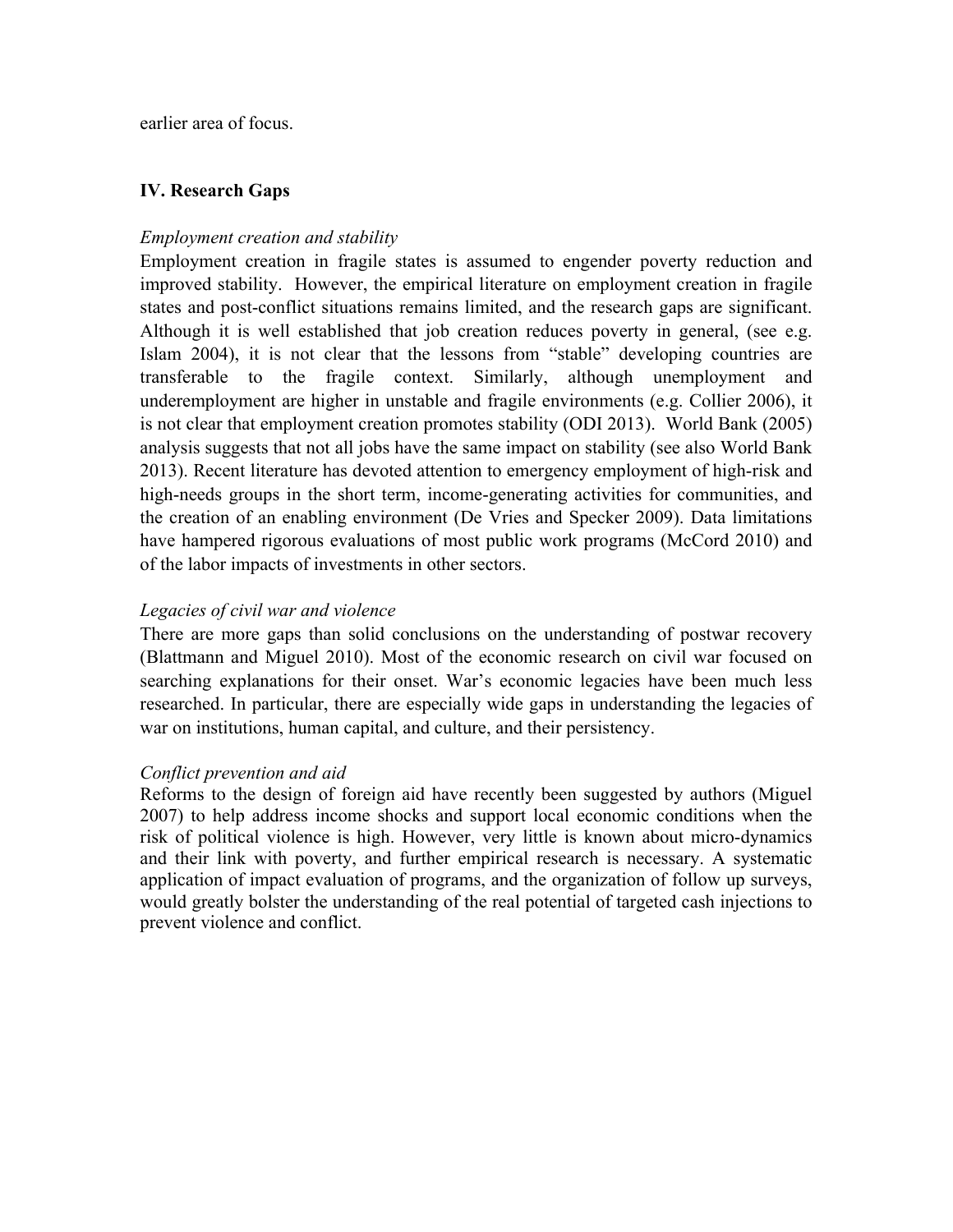#### REFERENCES

Acemoglu, D. and J. Robinson (2011). Why Nations Fail.

- Andrews, M., L. Pritchett, and M. Woolcock (2012). Escaping Capability Traps through Problem-Driven Iterative Adaptation (PDIA), Center for Global Development Working Paper 299.
- Chandy, L. (2011). Ten Years of Fragile States: What Have We Learned?, The Brookings Institutions, Policy Paper 2011-2012.
- Mansuri, G and V. Rao (2012). Localizing Development: Does Participation Work?, Policy Research Report, The World Bank.
- Beasley, K. (2006), "Job creation in post-conflict societies." Issue Paper No. 9, Washington DC, US Agency for International Development.
- Blattman, C. and E. Miguel (2010). Civil War, Journal of Economic Literature, 48-1:3- 57.
- Collier, P. (2009a). Wars, Guns and Votes, Democracy in Dangerous Places, Harper Perennial.
- Collier, P. (2009b) The Political Economy of Fragile States and Implications for European Development Policy, Oxford University, mimeo.
- Collier P., A. Hoeffler, and D. Rohner (2006). Beyond greed and grievance: feasibility and civil war. CSAE Working Paper Series, Oxford, Centre for the Study of African Economies.
- Collier, P., et al. (2003). Breaking the Conflict Trap: Civil War and Development Policy, Oxford University Press.
- De Vries H. and L. Specker (2009). "Early economic recovery in fragile states priority areas and operational challenges." The Hague: Clingendael Institute.
- Ellis K., P. Harvey, A. Lemma, and K. Higgins (2010), "Job creation in fragile states," Overseas Development Institute.
- Independent Evaluation Group (2013), World Bank Group Assistance to Low-Income Fragile and Conflict Affected States, An Independent Evaluation, Main Report, December 2013.
- Islam, R. (2004), "The nexus of economic growth, employment and poverty reduction: an empirical analysis." Issues in Employment and Poverty Discussion Paper, No. 14. International Labour Organization.
- Kharas, H. and A. Rogerson (2012). "Horizons 2025: Creative destruction in the aid industry." ODI and Brookings Institutions.
- Miguel, E. (2007). "Poverty and Violence: An Overview of Recent Research and Implications for Foreign Aid", in Brainard L. (ed) "Too Poor for Peace?", Brookings Institutions.
- Overseas Development Institute (2013). "What is the evidence on the impact of employment creation on stability and poverty reduction in fragile states?"